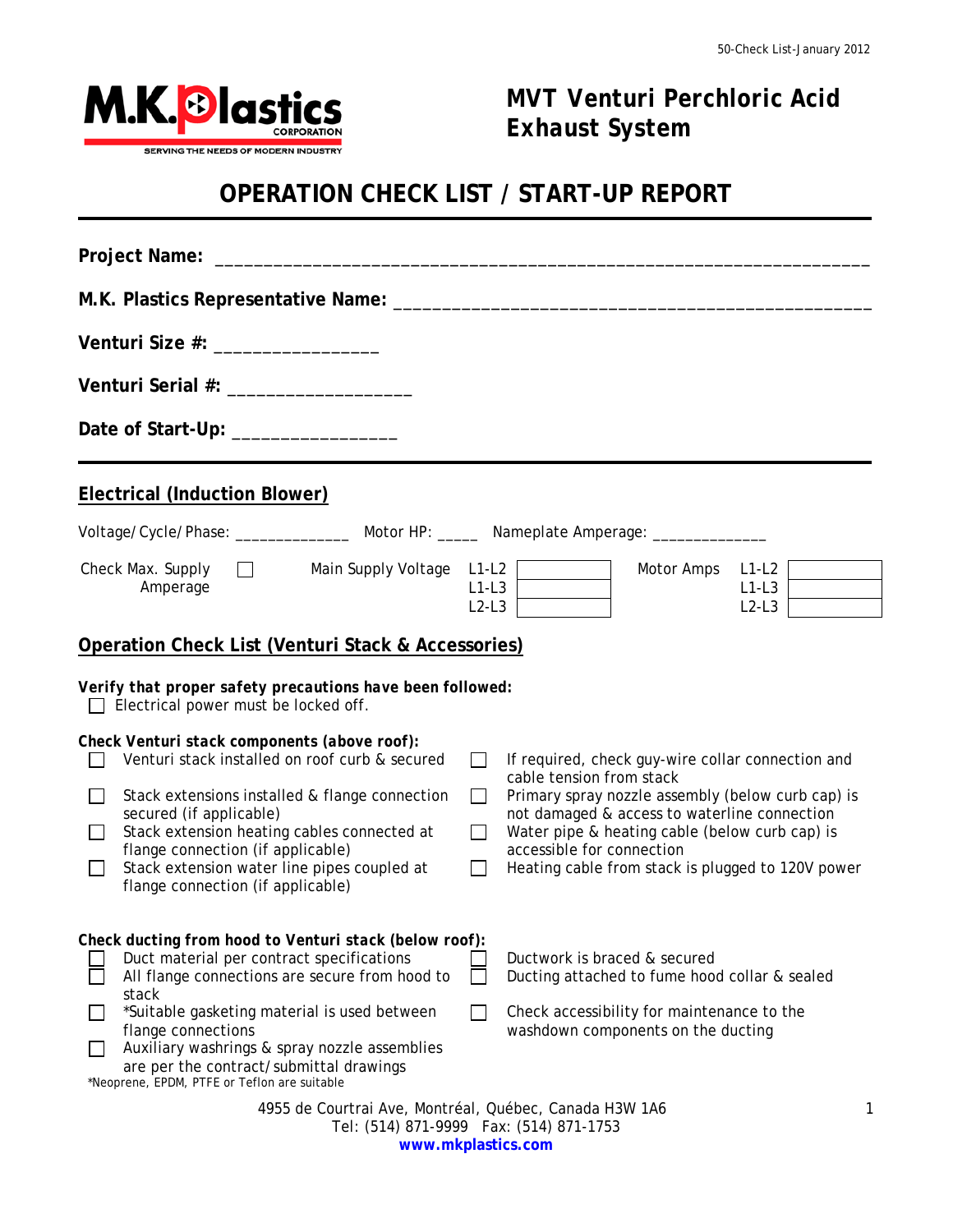| $\Box$<br>$\Box$                                                                                  | Check auxiliary washdown components, timer, valves & power (if supplied):<br>Washdown timer installed & electrical wiring<br>per the submittal documents<br>Correct power voltage to timer panel, valves,<br>motor starter (refer to submittal documents)<br>Output wiring from timer panel to valves &<br>motor starter (refer to submittal documents)<br>Water line connections to/from solenoid<br>valves, drainage & to washrings/nozzles | $\perp$<br>$\Box$ | Correct sequence of water line valve to<br>washring/nozzle (refer to submittal documents)<br>Check water pressure (min. 40 psi) & GPM flow<br>rates (refer to submittal documents)<br>Verify washdown timer panel PLC, set time & dates<br>and verify against submittal questionaire for<br>sequence of operation |  |  |  |
|---------------------------------------------------------------------------------------------------|-----------------------------------------------------------------------------------------------------------------------------------------------------------------------------------------------------------------------------------------------------------------------------------------------------------------------------------------------------------------------------------------------------------------------------------------------|-------------------|-------------------------------------------------------------------------------------------------------------------------------------------------------------------------------------------------------------------------------------------------------------------------------------------------------------------|--|--|--|
|                                                                                                   | <b>Operation Check List (Induction Blower)</b>                                                                                                                                                                                                                                                                                                                                                                                                |                   |                                                                                                                                                                                                                                                                                                                   |  |  |  |
| Verify that proper safety precautions have been followed:<br>Electrical power must be locked off. |                                                                                                                                                                                                                                                                                                                                                                                                                                               |                   |                                                                                                                                                                                                                                                                                                                   |  |  |  |
| $\mathbf{I}$                                                                                      | Check induction blower mechanism components:<br>Duct system complete, connections checked<br>Check for debris in & around fan<br>Check for free movement of fan<br>Bearings are properly lubricated<br>Rotate impeller by hand to verify it has not<br>shifted during transit                                                                                                                                                                 |                   | Fan has been leveled<br>Check fan drain for plug or valve (if supplied)<br>Grounding strap properly grounded (if supplied)<br>Check position of guards/weather cover to prevent<br>rubbing<br>Check access door is secured                                                                                        |  |  |  |
|                                                                                                   | Check induction blower electrical components:<br>Motor is wired for proper supply voltage<br>All leads are properly grounded                                                                                                                                                                                                                                                                                                                  |                   | Motor is properly grounded<br>Wiring checked                                                                                                                                                                                                                                                                      |  |  |  |
|                                                                                                   | Check system accessories:<br>Balancing control damper<br>Duct connection to Venturi stack<br>Check vibration isolators spring tension &<br>clearance                                                                                                                                                                                                                                                                                          |                   | Fan isolators fastened to fan rails<br>Duct/stack flexible connector                                                                                                                                                                                                                                              |  |  |  |
|                                                                                                   | Trial "bump":<br>Turn on power just long enough to start<br>assembly rotating<br>Check drive alignment & tension<br>Run unit up to speed                                                                                                                                                                                                                                                                                                      |                   | Check rotation of the wheel, make sure it is the<br>same as indicated by the arrow marked Rotation<br>Correct any problems which may have been found.<br>Perform check list again until operating properly                                                                                                        |  |  |  |
| $\Box$<br>$\Box$<br>$\perp$                                                                       | <b>Check Induction Blower hardware:</b><br>Setscrews attaching wheel hub to shaft<br>(checked for tightness)<br>Setscrews in drive sheaves or coupling<br>(checked for tightness)<br>Nuts holding guards/weather cover<br>(checked for tightness)<br>Bolts in taper-lock bushings<br>(checked for tightness)<br>Note: after one week of operation, check all nuts, bolts and setscrews and tighten if necessary.                              | $\blacksquare$    | Nuts on the inlet sleeve<br>(checked for tightness)<br>Nuts & bolts holding the motor<br>(checked for tightness)<br>Grease line connections (if supplied)<br>(checked for tightness)<br>Nuts & bolts holding the fan bearings<br>(checked for tightness)                                                          |  |  |  |

4955 de Courtrai Ave, Montréal, Québec, Canada H3W 1A6 Tel: (514) 871-9999 Fax: (514) 871-1753 **www.mkplastics.com**